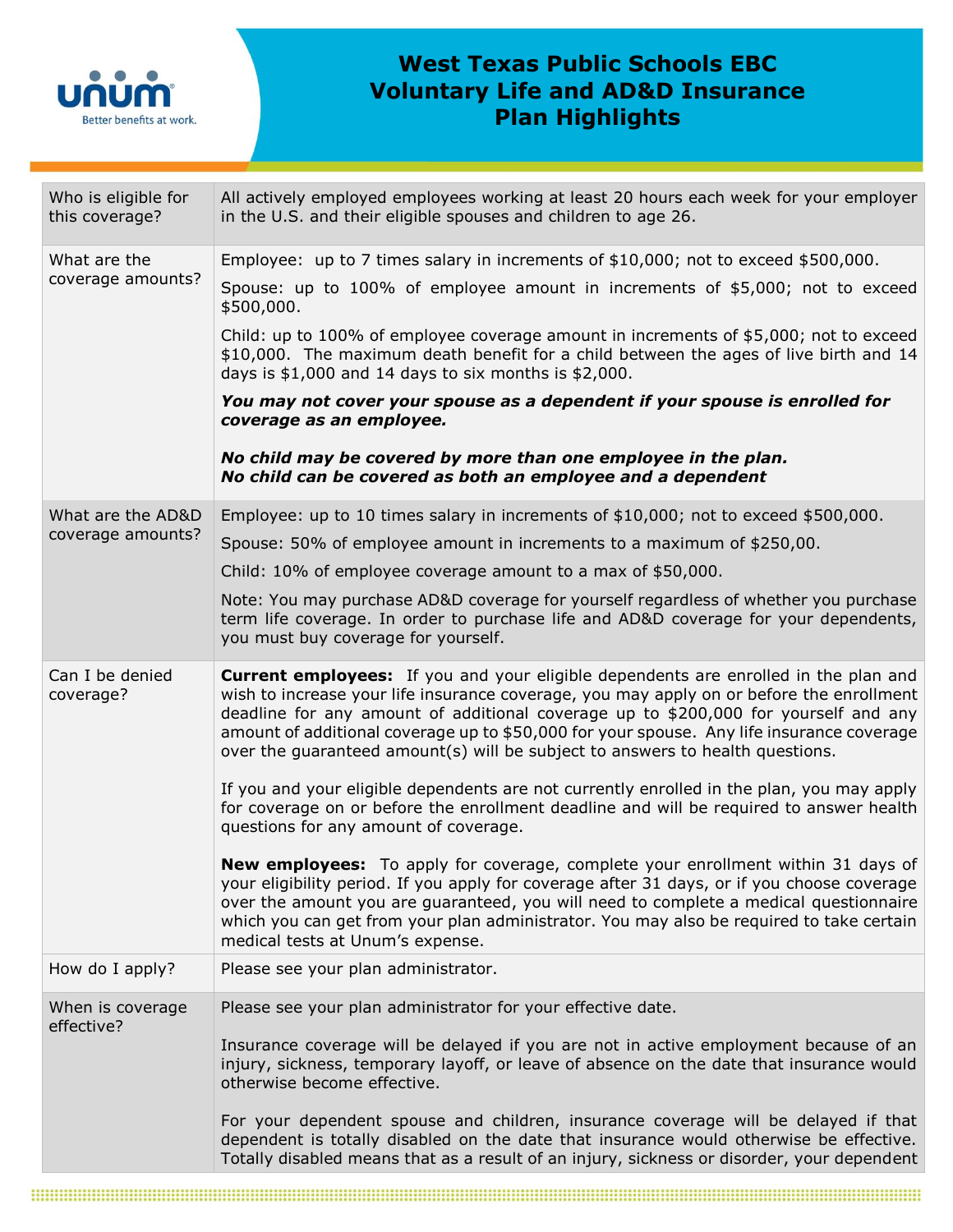|                                                                           | condition. Exception: Infants are insured from live birth.                                                                                                                                                                                                                                                                                                                            |                                                                                      |                                                 | spouse and children: are confined in a hospital or similar institution; are confined at home<br>under the care of a physician for a sickness or injury; or your spouse has a life-threatening |  |  |
|---------------------------------------------------------------------------|---------------------------------------------------------------------------------------------------------------------------------------------------------------------------------------------------------------------------------------------------------------------------------------------------------------------------------------------------------------------------------------|--------------------------------------------------------------------------------------|-------------------------------------------------|-----------------------------------------------------------------------------------------------------------------------------------------------------------------------------------------------|--|--|
|                                                                           | <b>Term life</b>                                                                                                                                                                                                                                                                                                                                                                      |                                                                                      |                                                 |                                                                                                                                                                                               |  |  |
| How much does<br>the coverage cost?                                       | <b>Age band</b>                                                                                                                                                                                                                                                                                                                                                                       |                                                                                      | <b>Employee and Spouse</b><br>Rate per \$10,000 |                                                                                                                                                                                               |  |  |
|                                                                           | $25$                                                                                                                                                                                                                                                                                                                                                                                  |                                                                                      | \$0.54                                          |                                                                                                                                                                                               |  |  |
|                                                                           | $25 - 29$                                                                                                                                                                                                                                                                                                                                                                             |                                                                                      | \$0.54                                          |                                                                                                                                                                                               |  |  |
|                                                                           | $30 - 34$                                                                                                                                                                                                                                                                                                                                                                             |                                                                                      | \$0.72                                          |                                                                                                                                                                                               |  |  |
|                                                                           | $35 - 39$                                                                                                                                                                                                                                                                                                                                                                             |                                                                                      | \$0.81                                          |                                                                                                                                                                                               |  |  |
|                                                                           | $40 - 44$                                                                                                                                                                                                                                                                                                                                                                             |                                                                                      | \$0.99                                          |                                                                                                                                                                                               |  |  |
|                                                                           | 45-49                                                                                                                                                                                                                                                                                                                                                                                 |                                                                                      | \$1.53                                          |                                                                                                                                                                                               |  |  |
|                                                                           | $50 - 54$                                                                                                                                                                                                                                                                                                                                                                             |                                                                                      | \$2.88                                          |                                                                                                                                                                                               |  |  |
|                                                                           | $55 - 59$                                                                                                                                                                                                                                                                                                                                                                             |                                                                                      | \$4.95                                          |                                                                                                                                                                                               |  |  |
|                                                                           | $60 - 64$                                                                                                                                                                                                                                                                                                                                                                             |                                                                                      | \$7.92                                          |                                                                                                                                                                                               |  |  |
|                                                                           | 65-69                                                                                                                                                                                                                                                                                                                                                                                 |                                                                                      | \$11.04                                         |                                                                                                                                                                                               |  |  |
|                                                                           | $70 - 74$                                                                                                                                                                                                                                                                                                                                                                             |                                                                                      | \$18.54                                         |                                                                                                                                                                                               |  |  |
|                                                                           | $75+$                                                                                                                                                                                                                                                                                                                                                                                 |                                                                                      | \$18.54                                         |                                                                                                                                                                                               |  |  |
|                                                                           |                                                                                                                                                                                                                                                                                                                                                                                       | Child life monthly rate is \$1.00 per \$5,000. One life premium covers all children. |                                                 |                                                                                                                                                                                               |  |  |
|                                                                           | <b>AD&amp;D</b> rate chart                                                                                                                                                                                                                                                                                                                                                            |                                                                                      |                                                 |                                                                                                                                                                                               |  |  |
|                                                                           |                                                                                                                                                                                                                                                                                                                                                                                       | <b>AD&amp;D</b> cost                                                                 | <b>Monthly Cost</b>                             |                                                                                                                                                                                               |  |  |
|                                                                           | Employee                                                                                                                                                                                                                                                                                                                                                                              | Per \$10,000                                                                         | \$0.40                                          |                                                                                                                                                                                               |  |  |
|                                                                           | Employee & Family                                                                                                                                                                                                                                                                                                                                                                     | Per \$10,000                                                                         | \$0.70                                          |                                                                                                                                                                                               |  |  |
|                                                                           | Your rate is based on your insurance age, which is your age immediately prior to and<br>including the anniversary/effective date.<br>Spouse rate is based on your Spouse's insurance age, which is their age immediately prior<br>to and including the anniversary/effective date.                                                                                                    |                                                                                      |                                                 |                                                                                                                                                                                               |  |  |
| Do my life<br>insurance benefits<br>decrease with age?                    | Coverage amounts will reduce according to the following schedule:<br>Insurance amount reduces to:<br>Age:<br>65<br>65% of original amount<br>70<br>50% of original amount<br>Coverage may not be increased after a reduction.                                                                                                                                                         |                                                                                      |                                                 |                                                                                                                                                                                               |  |  |
|                                                                           |                                                                                                                                                                                                                                                                                                                                                                                       |                                                                                      |                                                 |                                                                                                                                                                                               |  |  |
| Is the coverage<br>portable (can I<br>keep it if I leave my<br>employer)? | If you retire, reduce your hours or leave your employer, you can continue coverage for<br>yourself your spouse and your dependent children at the group rate. Portability is not<br>available for people who have a medical condition that could shorten their life expectancy<br>- but they may be able to convert their term life policy to an individual life insurance<br>policy. |                                                                                      |                                                 |                                                                                                                                                                                               |  |  |
| Are there any life<br>insurance<br>exclusions or<br>limitations?          | Life insurance benefits will not be paid for deaths caused by suicide within the first 24<br>months after the date your coverage becomes effective. If you increase or add coverage,<br>these enhancements will not be paid for deaths caused by suicide within the first 24<br>months after you make these changes.                                                                  |                                                                                      |                                                 |                                                                                                                                                                                               |  |  |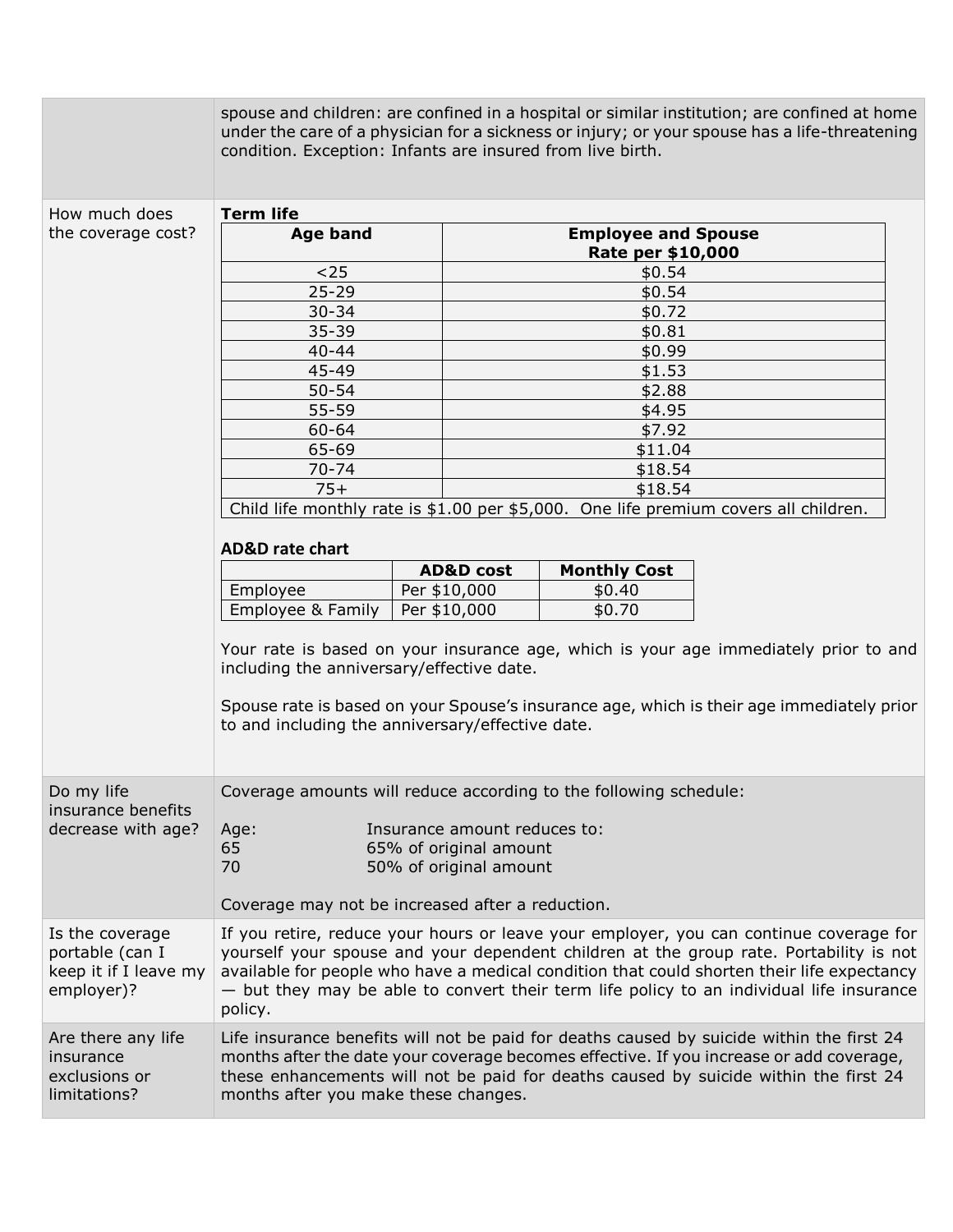| Will my premiums<br>be waived if I'm<br>disabled?   | If you become disabled (as defined by your plan) and are no longer able to work, your<br>life premium payments will be waived until your disability period ends.                                                                                                                                                                                                                                                                                                                                                                                                                                                                                                                                                                                                                                                                                                                                                                                                                                                                                                                                                                                                                                                                                                |
|-----------------------------------------------------|-----------------------------------------------------------------------------------------------------------------------------------------------------------------------------------------------------------------------------------------------------------------------------------------------------------------------------------------------------------------------------------------------------------------------------------------------------------------------------------------------------------------------------------------------------------------------------------------------------------------------------------------------------------------------------------------------------------------------------------------------------------------------------------------------------------------------------------------------------------------------------------------------------------------------------------------------------------------------------------------------------------------------------------------------------------------------------------------------------------------------------------------------------------------------------------------------------------------------------------------------------------------|
| What does my<br>AD&D insurance<br>pay for?          | The full benefit amount is paid for loss of:<br>life;<br>$\bullet$<br>both hands or both feet or sight of both eyes;<br>one hand and one foot;<br>one hand or one foot and the sight of one eye;<br>speech and hearing.<br>Other losses may be covered as well. Please contact your plan administrator.                                                                                                                                                                                                                                                                                                                                                                                                                                                                                                                                                                                                                                                                                                                                                                                                                                                                                                                                                         |
| Are there any AD&D<br>exclusions or<br>limitations? | Accidental death and dismemberment benefits will not be paid for losses caused by,<br>contributed to by, or resulting from:<br>disease of the body; diagnostic, medical or surgical treatment or mental disorder<br>$\bullet$<br>as set forth in the latest edition of the Diagnostic and Statistical Manual of Mental<br>Disorders (DSM);<br>suicide, self-destruction while sane, intentionally self-inflicted injury while sane or<br>$\bullet$<br>self-inflicted injury while insane;<br>war, declared or undeclared, or any act of war;<br>$\bullet$<br>active participation in a riot;<br>$\bullet$<br>committing or attempting to commit a crime under state or federal law;<br>$\bullet$<br>the voluntary use of any prescription or non-prescription drug, poison, fume or<br>$\bullet$<br>other chemical substance unless used according to the prescription or direction of<br>your or your dependent's doctor. This exclusion does not apply to you or your<br>dependent if the chemical substance is ethanol;<br>intoxication - "being intoxicated" means you or your dependent's blood alcohol level<br>$\bullet$<br>equals or exceeds the legal limit for operating a motor vehicle in the state or<br>jurisdiction where the accident occurred. |
| When does my<br>coverage end?                       | You and your dependents' coverage under the Summary of Benefits ends on the earliest<br>of:<br>the date the policy or plan is cancelled;<br>the date you no longer are in an eligible group;<br>the date your eligible group is no longer covered;<br>the last day of the period for which you made any required contributions;<br>the last day you are in active employment unless continued due to a covered<br>layoff or leave of absence or due to an injury or sickness, as described in the<br>certificate of coverage.<br>In addition, coverage for any one dependent will end on the earliest of:<br>the date your coverage under a plan ends;<br>the date your dependent ceases to be an eligible dependent;<br>for a spouse, the date of a divorce or annulment and<br>for dependent coverage, the date of your death.<br>Unum will provide coverage for a payable claim that occurs while you and your dependents<br>are covered under the policy or plan.                                                                                                                                                                                                                                                                                           |

This information is not intended to be a complete description of the insurance coverage available. The policy or its provisions may vary or be unavailable in some states. The policy has exclusions and limitations which may affect any benefits payable. For complete details of coverage and availability, please refer to Policy Form C.FP-1 et al or contact your Unum representative.

© 2017 Unum Group. All rights reserved. Unum is a registered trademark and marketing brand of Unum Group and its insuring subsidiaries.